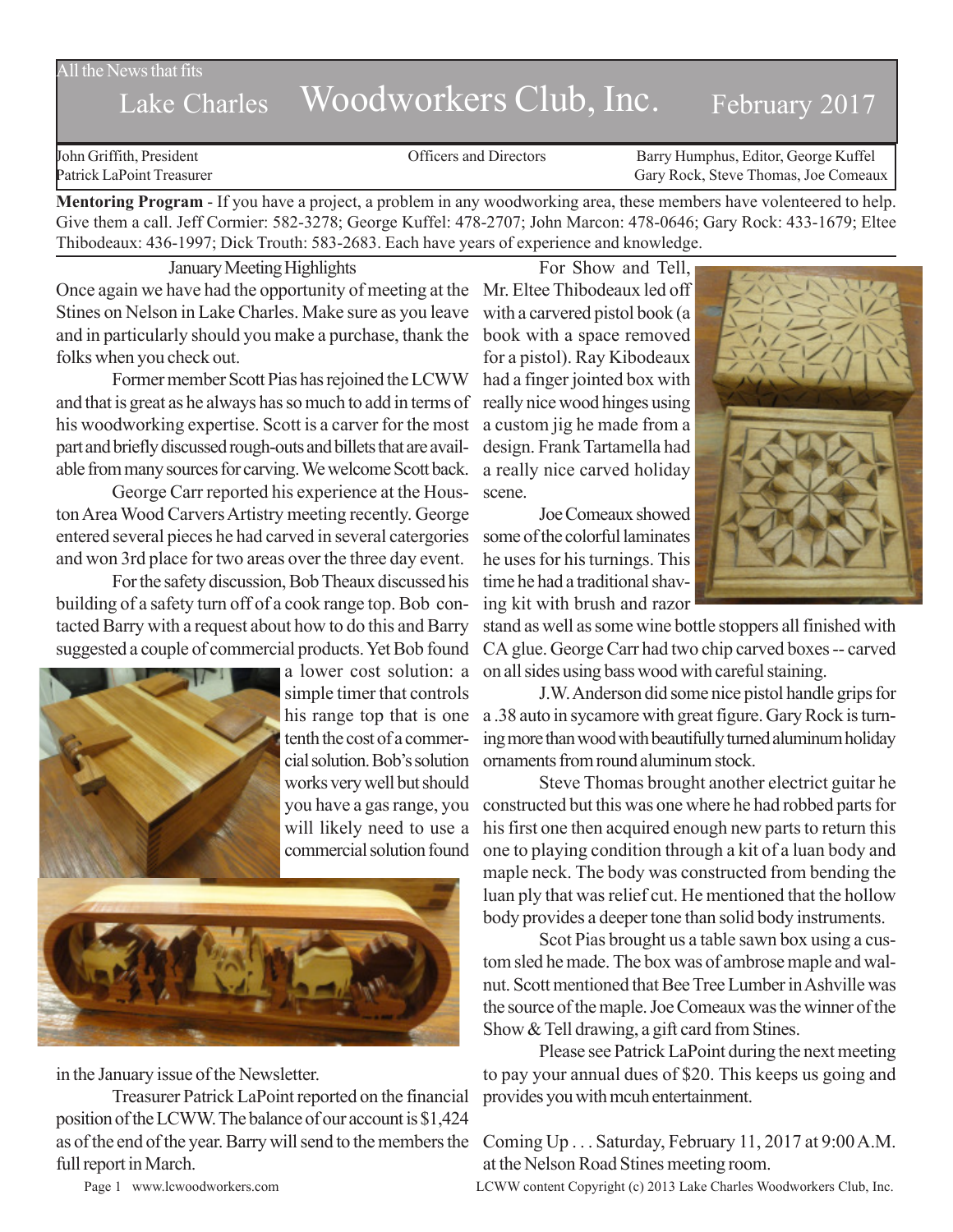## The Kaleiddoscope

If you have had the previlege of seeing or looking through one of Steve Thomas' kaleidoscopes (particularly the binocolur one), you have had a great treat. You may have wondered how these beautify things came into being.

The modern kaleidoscope was created after several design variations by Scottish scientist David Brewster. In 1814 Brewster conducted experiments on light polarization by successive reflections between plates of glass and first noted "the circular arrangement of the images of a candle round a center, and the multiplication of the sectors formed by the extremities of the plates of glass". Like Steve uses, these early kaleidoscopes were first reflection mirrows with the reflecting surface on top of the glass and not on the back as is common today.

An early version had pieces of colored glass and other irregular objects fixed permanently and was admired by some members of the Royal Society of Edinburgh, including Sir George Mackenzie who predicted its popularity. A version followed in which some of the objects and pieces of glass could move when the tube was rotated. The last step, regarded as most important by Brewster, was to place the reflecting panes in a draw tube with a concave lens to distinctly introduce surrounding objects into the reflected pattern.

Brewster thought his instrument to be of great value in "all the ornamental arts" as a device that creates an "infinity of patterns". Artists could accurately delineate the produced figures of the kaleidoscope by means of the solar micoscope (a type of camera obscura device), magic lantern or camera lucida. Brewster believed it would at the same time become a popular instrument "for the purposes of rational amusement". He decided to apply for a patent British patent (no. 4136) for a new optical instrument called "The Kaleidoscope for exhibiting and creating beautiful Forms and Patterns of great use in all the ornamental Arts" and was granted the patent in July 1817.

Unfortunately, the manufacturer originally engaged to produce the product had shown one of the patent instruments to some London opticians to see if he could get orders from them. Soon the instrument was copied and marketed before the manufacturer had prepared any number of kaleidoscopes for sale. An estimated two hundred thousand kaleidoscopes were sold in London and Paris in just three months. Brewster figured at most a thousand of these were authorized copies that were constructed correctly, while the majority of the others did not give a correct impression of his invention. Because relatively few people had experienced a Continues on Page 3

proper kaleidoscope or knew how to apply it to ornamental arts, he decided to publicize a treatise on the principles and the correct construction of the kaleidoscope.

Also unfortunately, the patent was reduced in a Court of Law since its principles were supposedly already known. Brewster stated that the kaleidoscope was different because the particular positions of the object and of the eye, played a very important role in producing the beautiful symmetrical forms. Brewster's opinion was shared by several scientists, including his friend James Watt (who invented the first practical steam engine). Both Brewster's and Watt's statues can be found in Edinburgh, Scotland.

Sadly, Brewster made little money from his kaleidoscope but was very successful with his lenticular stereoscope, the first portable 3D viewer (remember the View Master from your childhood?). Perhaps Steve Thomas, we hope, will make one of these as well as the originals were made of wood and optics. *Barry Humphus*

## The Resaw

The first time I saw a piece of furniture with book-matched door panels was at a museum (Smithsonian Museum in D.C.) exhibit of 17th- and 18th-century woodworking. After looking at those nearly identical panels with mirrored grain, I was amazed. My small shop has an old Craftsman bandsaw. Its "one size fits all" blade provided usable radiused cuts, but is far from ready for the resawing work that I now had planned for it. Frankly, the saw needed more than just a new blade to resaw accurately and consistently. The saw needed more than just a new blade to resaw accurately and consistently.

There are a lot of lessons about how to make any bandsaw a can't-miss resawing device. The first step is giving your bandsaw a good tune-up to set the table perpendicular to the blade, get peak performance from the guides, and ensure the blade tracks are true.

With your saw well-tuned, turn to the blade. Resawing wide boards requires a blade that cuts evenly throughout the stock's thickness while evacuating large amounts of sawdust. The wider the blade, the straighter the cut, so use the widest blade your bandsaw can handle. Most saws accept at least a 1/2 "-wide blade, and many even wider. Typically, a wide 3-tooth-per-inch (tpi) blade provides the perfect blend of aggressive yet smooth cut and sawdust evacuation that resawing requires.

Finally, consider the fence on your saw. The workpiece should be no more than twice the height of the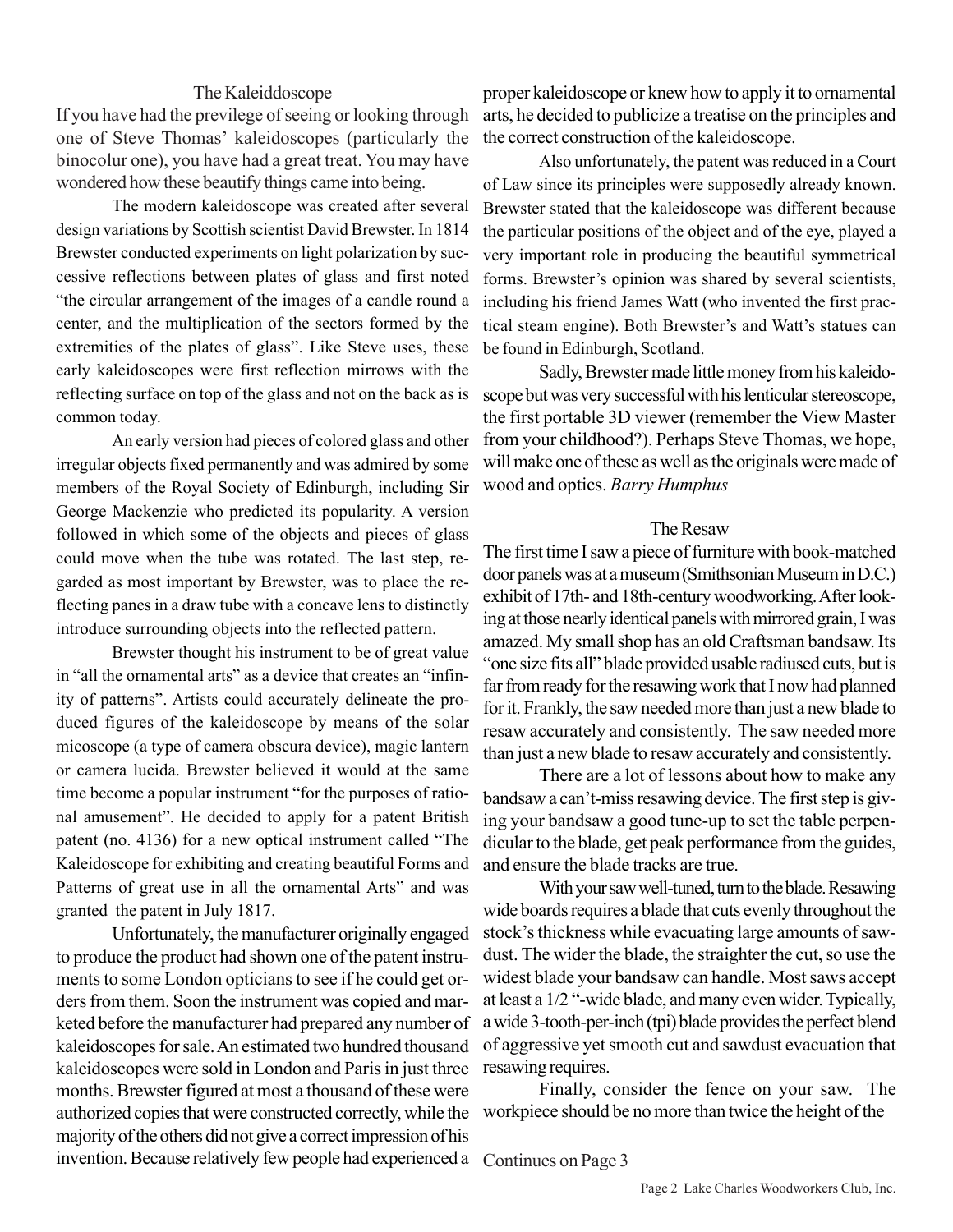## Resaw Continues

fence. For example, a 4"-high fence will accommodate an 8"-wide board. Use an auxiliary shop-made fence when more height is needed.

Begin by squaring up your stock and a piece of similarly sized scrap. This will ensure that the stock sits flat on the table and plumb to the fence. Using the scrap piece, test the saw setup. Position your fence for the desired thickness and feed the stock slowly into the blade. The saw motor should run smoothly without bogging. Finish the cut by using a pushstick to move the stock past the blade. Now, check the cut.

If the cut piece is thicker at the top or bottom, check that the table is 90° to the blade, and adjust if necessary.

If there is a bow or belly in the cut, the problem could be insufficient blade tension. Many bandsaws' built-in tension gauges are less than accurate. A properly tensioned blade should deflect no more than 1/4 " when pressed in the middle. A too-rapid feed speed, using a narrow blade with too many teeth, or a dull blade can also cause a bow in the cut. If the cut piece is thicker at the top or bottom, check that the table is 90° to the blade, and adjust as necessary.

If there is a bow or belly in the cut, the problem could be insufficient blade tension. Many bandsaws' built-in tension gauges are less than accurate. A properly tensioned blade should deflect no more than 1/4 " when pressed in the middle, below. A too-rapid feed speed, using a narrow blade with too many teeth, or a dull blade can also cause this bow in the cut.

If the workpiece ends up thicker at one end than the other, the problem is drift, meaning the blade drifts out of parallel to the fence. If a sharp blade, well-set guides, and proper feed speed don't fix the problem, adjusting the tilt of the upper wheel so the blade runs on the center (crown) of the wheels may bring relief. If not, adjust the fence to compensate for the drift.

Square up a piece of stock similar in thickness and density to your project wood and scribe a pencil line parallel to an edge. Without the fence in place, freehand cut the stock following that pencil line. Before you reach the end of the cut, turn off the saw and, without moving the piece, mark a pencil line along its edge on the bandsaw table. Setting the fence parallel to that line, effectively counteracts the effect of the drift. Whenever I change blades on my old Craftsman bandsaw, I run through the checks again and make any needed adjustments to the saw setup.

Once the setup tests are complete, it's time to turn your attention to the project pieces. Rummaging through my

wood storage bin I found a piece of stock with an interesting grain pattern that I thought would look great as 1/4 "-thick book-matched panels on a pair of box surfaces.

I set the fence 5/16 " from the blade (1/4 " plus 1/16 " for subsequent sanding) and began the cut. The feed speed was based on the density of the stock (this was sweet gum) and the width of about 7". A quick check of the first piece indicated that the saw setup was on target, so cut the second piece. The resul was complementary faces and what I wanted.

If I had decided to use this stock to make my own veneers for a project, the steps would be only slightly different. You might set the fence to produce 1/8 "-thick slices, and thickness-plane or sand the blank between each successive cut. This technique provides one flat and smooth side for gluing on each of the veneers. And you thought that your bandsaw was just for cutting curves!

By the way, why resaw? The simple answer is to get more from your stock. For example, rather than planing a 1"-thick board to 3/8 ", resawing can net two boards from the same piece. As an additional benefit, each of these boards will have nearly identical grain patterns, resulting in bookmatched faces. Slicing that same 1"-thick board into 1/8 " thick veneers makes an expensive wood species go even further. For example, a blade with 3 teeth per inch and large gullets more efficiently removes sawdust that can cause the blade to bind and deflect.

Keep the stock firmly against the fence and the tabletop. A pushstick keeps needed pressure against the fence, and your hands away from the blade as it exits the cut.

Stand a square 1/4" from the blade (you may have to raise the blade guard to accommodate your square), and press the center of the blade. Moderate pressure should deflect the blade to touch the square.

A blade too far back on the wheel, tends to make the cut drift toward the fence. A blade that runs too close to the front edge of the wheel does the opposite. Pivot the fence to match the drift angle. An adjustment bolt on this fence simplifies this task. Aftermarket magnetic fences, such as the Carter Magnafence (carterproducts.com), also make temporary adjustments easy.

One more thing: Stickering allows rebalancing the moisture content so stock stays flat. The stickers (scraps of plywood in this case) should be evenly spaced and a weight placed atop the stack to reduce warping.

It's not always easy to predict the book-match. All woods have potential for great figure. Choosing stock with interesting grain patterns most often yields the best results. Look what may be inside the lowly  $2\times 4$  scrap you used to test your bandsaw setup.